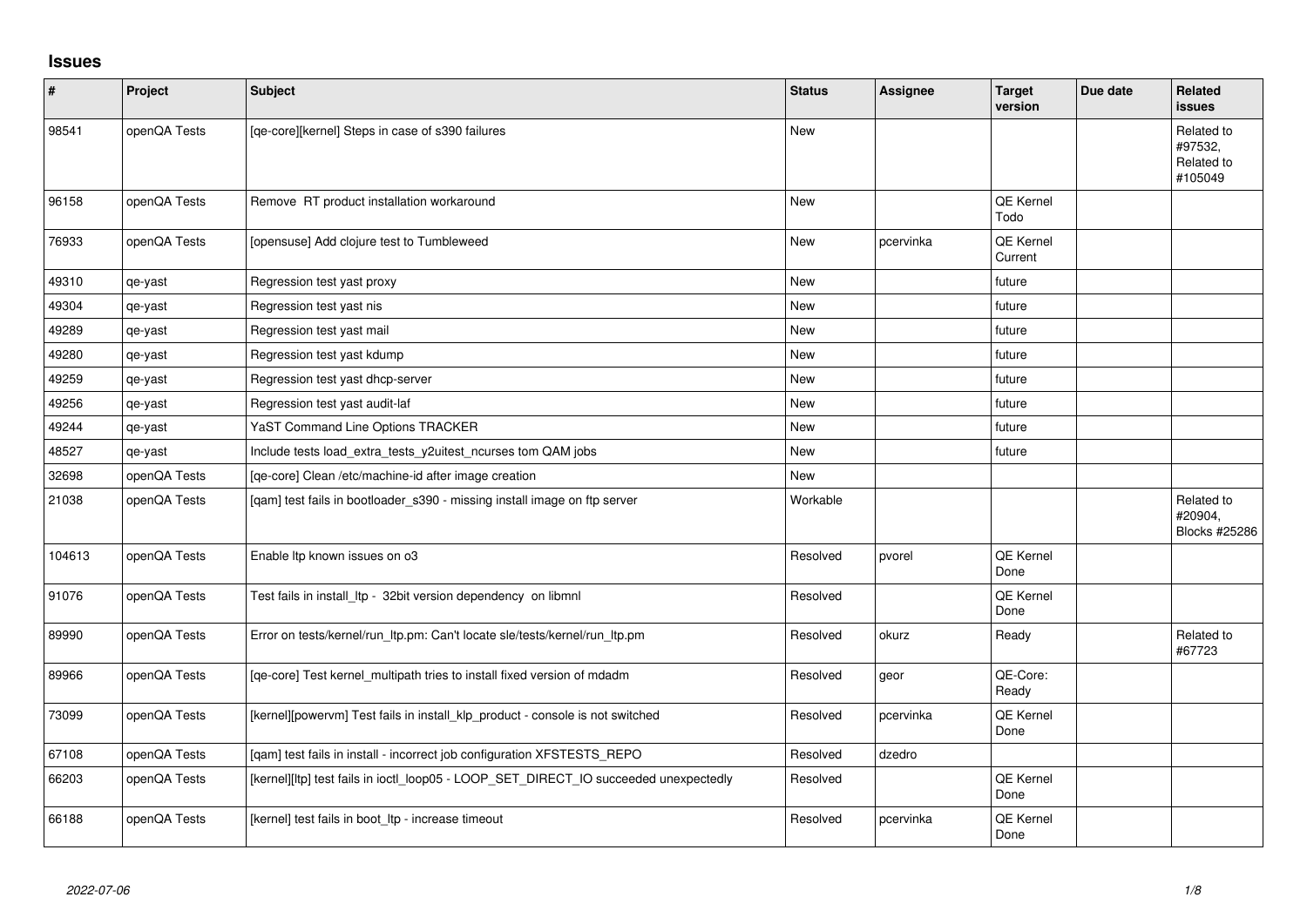| $\sharp$ | Project        | <b>Subject</b>                                                                               | <b>Status</b> | Assignee  | <b>Target</b><br>version | Due date | Related<br>issues                                                                                  |
|----------|----------------|----------------------------------------------------------------------------------------------|---------------|-----------|--------------------------|----------|----------------------------------------------------------------------------------------------------|
| 65627    | openQA Project | [kernel] Job fails to download LTP asset file                                                | Resolved      | MDoucha   | QE Kernel<br>Done        |          | Related to<br>#66007                                                                               |
| 65067    | openQA Tests   | [kernel] test fails in clone301                                                              | Resolved      | metan     | QE Kernel<br>Done        |          |                                                                                                    |
| 64030    | openQA Tests   | [kernel][ltp]spvm] test fails in boot_ltp - Not finished boot                                | Resolved      | pcervinka | QE Kernel<br>Done        |          |                                                                                                    |
| 63943    | openQA Tests   | [kernel][ltp] test fails in pkey01 - Setup hugepages before test execution                   | Resolved      | pcervinka | QE Kernel<br>Done        |          | Related to<br>#63610                                                                               |
| 63610    | openQA Tests   | [kernel][ltp][spvm] - test fails in pkey01 on spvm                                           | Resolved      | pcervinka | QE Kernel<br>Done        |          | Related to<br>#63943                                                                               |
| 60818    | openQA Tests   | [kernel] test fails in kdump_and_crash - password prompt is not catched                      | Resolved      | pcervinka | QE Kernel<br>Done        |          |                                                                                                    |
| 60746    | openQA Tests   | [kernel] test fails in boot to desktop - increase timeout after password                     | Resolved      | pcervinka | QE Kernel<br>Done        |          |                                                                                                    |
| 60326    | openQA Tests   | [kernel] test fails in multipath - update schedule                                           | Resolved      | pcervinka | QE Kernel<br>Done        |          |                                                                                                    |
| 60182    | openQA Tests   | [kernel][spvm] test fails in lym no separate home - update needles                           | Resolved      | pcervinka | QE Kernel<br>Done        |          |                                                                                                    |
| 60083    | openQA Tests   | [kernel][functional] - test fails in boot_to_desktop - password is not entered               | Resolved      | pcervinka | QE Kernel<br>Done        |          |                                                                                                    |
| 59954    | openQA Tests   | [kernel][spvm] test fails in qa_test_klp - git should be git-core                            | Resolved      | pcervinka | QE Kernel<br>Done        |          |                                                                                                    |
| 59843    | openQA Tests   | [spvm][kernel][openqa] test fails in coredump_collect - multiple select_console fails        | Resolved      | pcervinka | QE Kernel<br>Done        |          | Related to<br>#60497                                                                               |
| 59226    | openQA Tests   | [kernel]ltp][spvm][sporadic] test fails in boot_ltp - cat /tmp/ver_linux_before.txt timeout  | Resolved      | pcervinka | QE Kernel<br>Done        |          | Related to<br>#59190                                                                               |
| 58871    | openQA Tests   | [spvm][kernel][functional] Shutdown check not implemented for spvm backend                   | Resolved      | pcervinka | QE Kernel<br>Done        |          |                                                                                                    |
| 57329    | openQA Tests   | [kernel][functional] PowerVM console is not active all the time                              | Resolved      | pcervinka | QE Kernel<br>Done        |          | Related to<br>#54617,<br>Related to<br>#58220,<br>Related to<br>#14626, Has<br>duplicate<br>#62819 |
| 57266    | openQA Project | Forbid test suite name changes if used in job groups                                         | Resolved      | cdywan    | Done                     |          |                                                                                                    |
| 57224    | openQA Tests   | [kernel] - test fails in kdump and crash - pasword is not entered before grub                | Resolved      | pcervinka | QE Kernel<br>Done        |          |                                                                                                    |
| 56615    | openQA Tests   | [kernel] test fails in tuned - error message for perf bias failure is different on SLE15-SP1 | Resolved      | pcervinka | QE Kernel<br>Done        |          |                                                                                                    |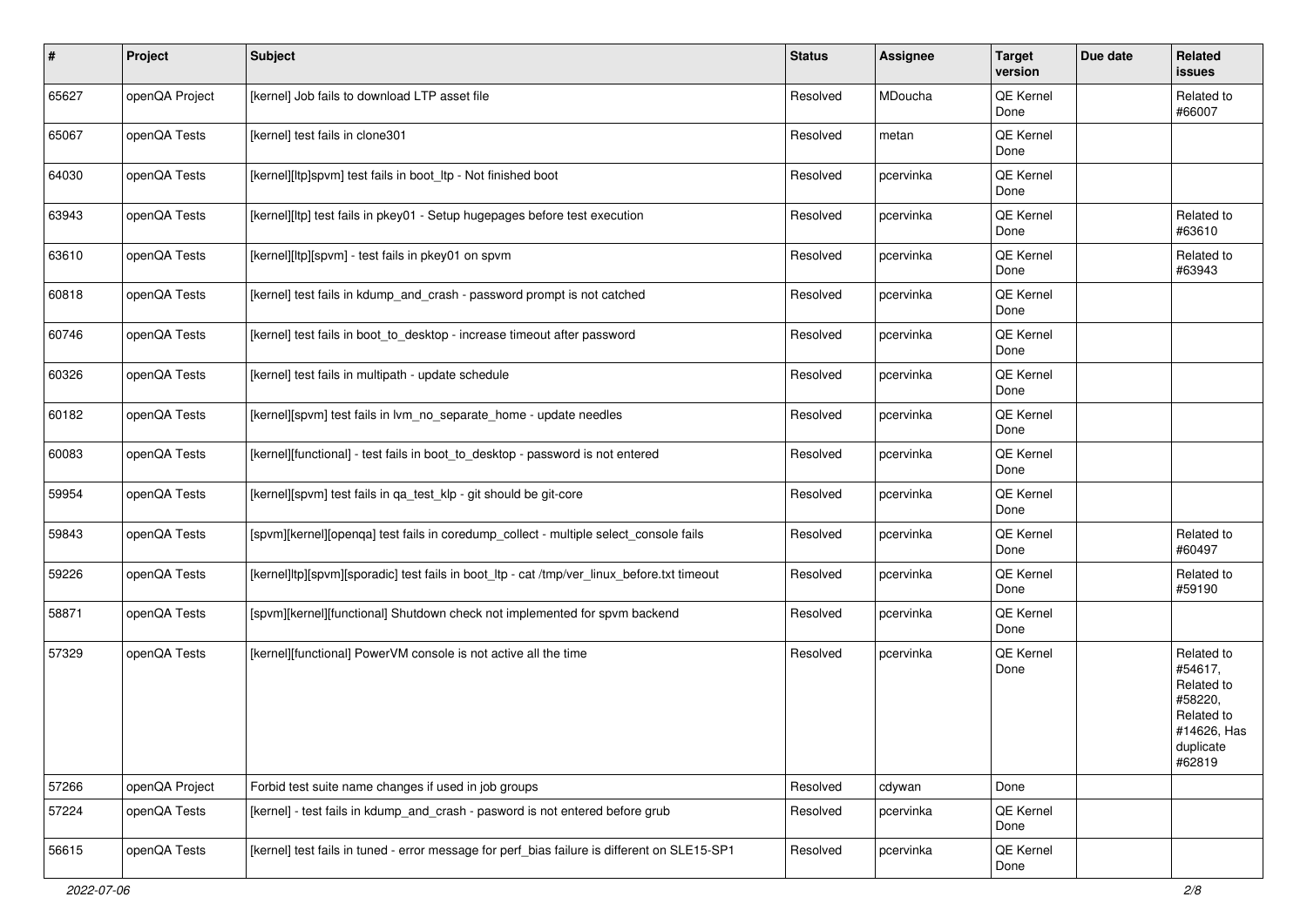| $\vert$ # | Project        | <b>Subject</b>                                                                                           | <b>Status</b> | Assignee    | <b>Target</b><br>version | Due date   | Related<br>issues         |
|-----------|----------------|----------------------------------------------------------------------------------------------------------|---------------|-------------|--------------------------|------------|---------------------------|
| 52409     | openQA Tests   | [sle][kernel][textmode][ppc] test fails in system role - installation fail during system role selection  | Resolved      | pcervinka   | <b>QE Kernel</b><br>Done |            |                           |
| 51365     | openQA Tests   | [research] Named pipe /dev/sshserial missing lines on first use                                          | Resolved      | pcervinka   | QE Kernel<br>Done        |            |                           |
| 50459     | openQA Tests   | [gam][blue][leap] test fails in updates packagekit gpk - fail after update                               | Resolved      | pcervinka   |                          |            |                           |
| 50387     | openQA Tests   | [qam][blue] - test fails in updates_packagekit_kde                                                       | Resolved      | pcervinka   |                          |            |                           |
| 50309     | openQA Tests   | [qam][blue][leap][opensuse] Update online_repos behavior to activate online repositories                 | Resolved      | pcervinka   |                          |            | <b>Blocks #39449</b>      |
| 50243     | openQA Tests   | [kernel] - test fails in trinity - test is not designed to be run on ooo                                 | Resolved      | pvorel      | QE Kernel<br>Done        |            | Related to<br>#50525      |
| 50045     | openQA Tests   | [qam][blue][sle] - Fix type_password to accept parameters and pass them to the inner call<br>type_string | Resolved      | pcervinka   |                          |            | Related to<br>#49655      |
| 49673     | openQA Tests   | [gam] test fails in zypper docker - increase timeout for zypper docker operation                         | Resolved      |             |                          |            |                           |
| 49418     | openQA Tests   | [qe-asg][qem] test fails in cluster_md                                                                   | Resolved      | jadamek     |                          |            |                           |
| 49313     | qe-yast        | [gam][newt][yast2-rdp] Regression test yast rdp                                                          | Resolved      | jgwang      |                          |            |                           |
| 49298     | qe-yast        | [qam][newt][yast2-nfs-server] Regression test yast nfs-server                                            | Resolved      | simonlm     |                          |            |                           |
| 49295     | qe-yast        | [qam][newt][yast2-nfs-client] Regression test yast nfs                                                   | Resolved      | jgwang      |                          |            |                           |
| 49286     | qe-yast        | [qam][newt][yast2-lang] Regression test yast language                                                    | Resolved      | mgrifalconi |                          |            |                           |
| 49283     | qe-yast        | [qam] Regression test yast keyboard                                                                      | Resolved      | simonlm     |                          |            |                           |
| 49277     | qe-yast        | [gam][newt][yast2-http-server] Regression test yast http-server                                          | Resolved      | shukui      |                          |            |                           |
| 49271     | qe-yast        | [qam][newt][yast2-ftp-server] Regression test yast ftp-server                                            | Resolved      | shukui      |                          |            |                           |
| 49265     | qe-yast        | [gam][maint][yast2-storage][yast2-storage-ng] Regression test yast disk                                  | Resolved      | mgrifalconi |                          |            |                           |
| 49262     | qe-yast        | [gam][newt][yast2-dns-server] Regression test yast dns-server                                            | Resolved      | tonyyuan    |                          |            |                           |
| 49250     | qe-yast        | [qam][newt][yast2-network] Regression test for yast lan command line option                              | Resolved      | vpelcak     |                          |            |                           |
| 49217     | openQA Tests   | [qam][kernel][aarch64][sle] kdump is not scheduled for aarch64                                           | Resolved      | pcervinka   |                          |            |                           |
| 49121     | openQA Tests   | [qam][kernel][multipath][aarch64] Qemu fails setup multipath on qemu_aarch64                             | Resolved      | pcervinka   |                          |            |                           |
| 48524     | openQA Tests   | [qam][ha] Test fails during iscsi client setup - host: command not found                                 | Resolved      | pcervinka   |                          |            | Has duplicate<br>#48302   |
| 48467     | openQA Tests   | [gam][sle] test fails in zypper lifecycle toolchain - increase timeout for installation                  | Resolved      | martinsmac  |                          | 2019-03-16 | Is duplicate of<br>#47228 |
| 48362     | openQA Tests   | [gam] test fails in supportutils - remove pam check                                                      | Resolved      | hurhaj      |                          |            |                           |
| 48155     | openQA Project | [qam][tools][kernel] Duplicate bootindex with multiple paths                                             | Resolved      | pcervinka   |                          |            |                           |
| 46895     | openQA Tests   | [qam] test fails in dracut - output not matched on 15SP1                                                 | Resolved      | pstivanin   |                          | 2019-01-31 | Related to<br>#47417      |
| 46487     | openQA Tests   | [gam][functional][y] test fails in select_patterns_and_packages                                          | Resolved      | riafarov    | Milestone 24             |            |                           |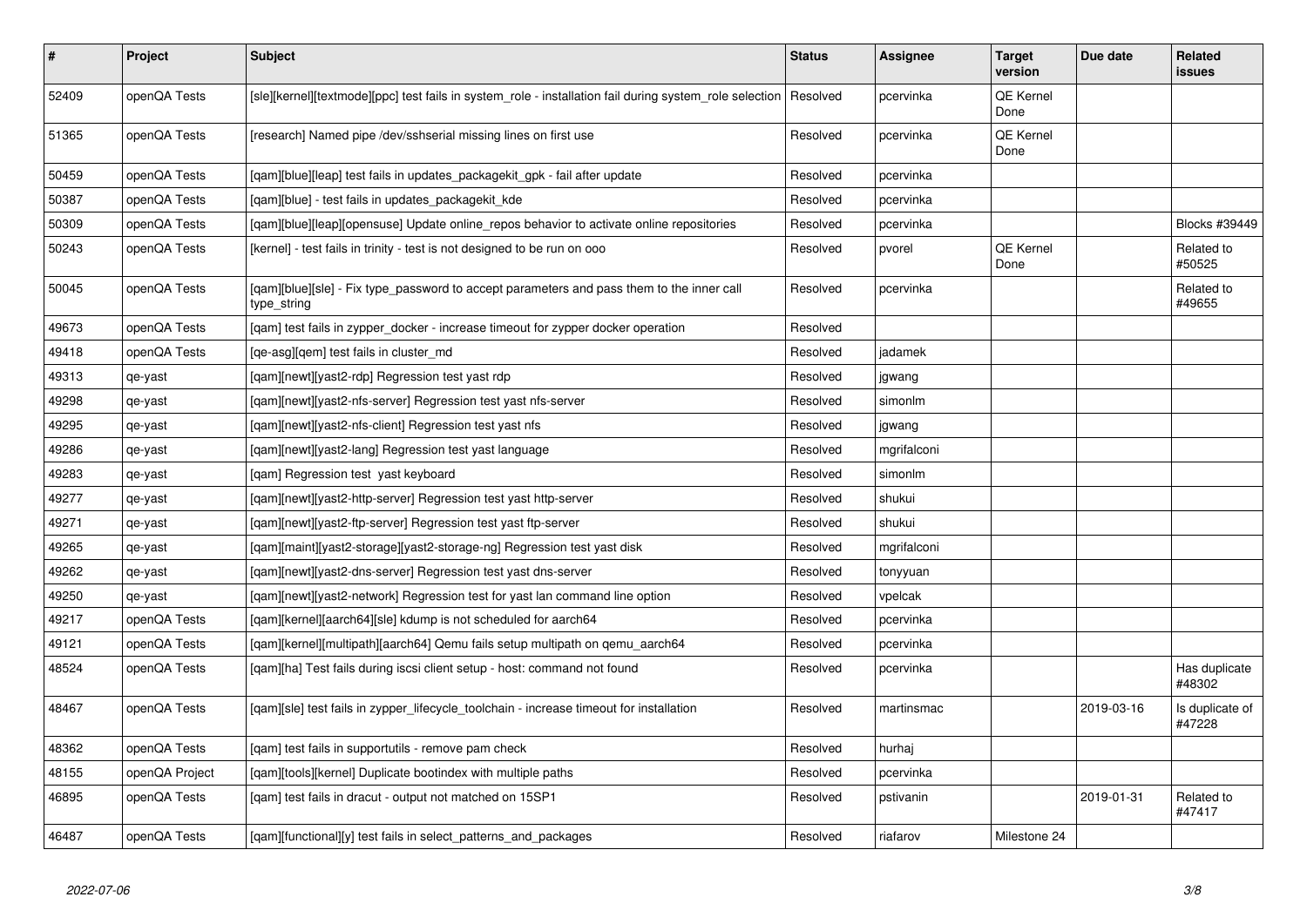| $\vert$ # | Project      | <b>Subject</b>                                                                                            | <b>Status</b> | <b>Assignee</b> | <b>Target</b><br>version | Due date   | Related<br>issues                                                                                                                                 |
|-----------|--------------|-----------------------------------------------------------------------------------------------------------|---------------|-----------------|--------------------------|------------|---------------------------------------------------------------------------------------------------------------------------------------------------|
| 46109     | openQA Tests | [qam] test fails in addon_products_via_SCC_yast2                                                          | Resolved      | dheidler        |                          |            | Related to<br>#44252                                                                                                                              |
| 44696     | openQA Tests | [qam] test fails in sshd - user password is weak                                                          | Resolved      | pdostal         |                          |            |                                                                                                                                                   |
| 41030     | openQA Tests | [qam] test fails in updates_packagekit_kde - zypper update requires additional install step               | Resolved      | pcervinka       |                          |            | Related to<br>#41396                                                                                                                              |
| 40547     | openQA Tests | [qam][opensuse] test fails in updates_packagekit_kde - job timeout                                        | Resolved      | pcervinka       | Done                     |            |                                                                                                                                                   |
| 40418     | openQA Tests | [qam][functional][sle] test fails in select_patterns_and_packages                                         | Resolved      | riafarov        |                          |            | Related to<br>#38870                                                                                                                              |
| 40259     | openQA Tests | [qam] test fails in libreoffice_mainmenu_components - needle fail at base-install                         | Resolved      | yuanren10       |                          |            |                                                                                                                                                   |
| 40181     | openQA Tests | [network] test fails in before_test - wicked basic test fails on 15SP1                                    | Resolved      | pcervinka       | Done                     |            |                                                                                                                                                   |
| 39887     | openQA Tests | [kernel] [sle] [network] test fails in before_test - network failure                                      | Resolved      | pcervinka       | Done                     |            |                                                                                                                                                   |
| 39536     | openQA Tests | [qam] test fails in patch_and_reboot - add missing variables for qam test issues                          | Resolved      | pcervinka       | Done                     |            |                                                                                                                                                   |
| 38387     | openQA Tests | [functional][u][sporadic][medium] test fails in gnucash - window is not closed                            | Resolved      | SLindoMansilla  | Milestone 18             | 2018-08-28 | Related to<br>#38057,<br>Related to<br>#38114,<br>Related to<br>#38702,<br>Related to<br>#39131,<br>Related to<br>#40172,<br>Related to<br>#40319 |
| 38138     | openQA Tests | [qam] [sle15] test fails in userspace_coreutils - qa_test_coreutils not properly updated for sle15        | Resolved      |                 |                          |            |                                                                                                                                                   |
| 38135     | openQA Tests | [qam] [sle15] test fails in userspace_bind - qa_test_bind is not updated for SLE15                        | Resolved      | pcervinka       | Done                     |            |                                                                                                                                                   |
| 38129     | openQA Tests | [qam] [sle15] test fails in userspace_apparmor - suite qa_test_apparmor not updated for sle15             | Resolved      |                 |                          |            | Related to<br>#43982                                                                                                                              |
| 38069     | openQA Tests | [gam] [sle] [functional] test fails in pidgin IRC - failure after check screen change                     | Resolved      | okurz           |                          |            |                                                                                                                                                   |
| 38066     | openQA Tests | [qam] [sle] [functional] test fails in application_starts_on_login - failure after check_screen<br>change | Resolved      | okurz           |                          |            |                                                                                                                                                   |
| 37979     | openQA Tests | [SLE] test fails in updates_packagekit_gpk - gpk-update-viewer doesn't start                              | Resolved      | riafarov        |                          |            | Related to<br>#31954                                                                                                                              |
| 37928     | openQA Tests | [QAM] [SLE 15] Migrate Itp tests in Updates to new runner                                                 | Resolved      | osukup          |                          |            |                                                                                                                                                   |
| 37925     | openQA Tests | [QAM] [SLE 15] Make SLE-HPC product installation compatible with QAM update flow                          | Resolved      | pcervinka       | Done                     |            |                                                                                                                                                   |
| 37093     | openQA Tests | [qam] test fails in evolution_mail_imap - remove workaround for bsc#1049387                               | Resolved      | pcervinka       |                          |            |                                                                                                                                                   |
| 34288     | openQA Tests | [qam] test fails in zypper_info - zypper_info shouldn't be started                                        | Resolved      | riafarov        |                          |            | Related to<br>#32038                                                                                                                              |
| 34258     | openQA Tests | [qam][sle] test fails in updates_packagekit_gpk                                                           | Resolved      |                 |                          |            |                                                                                                                                                   |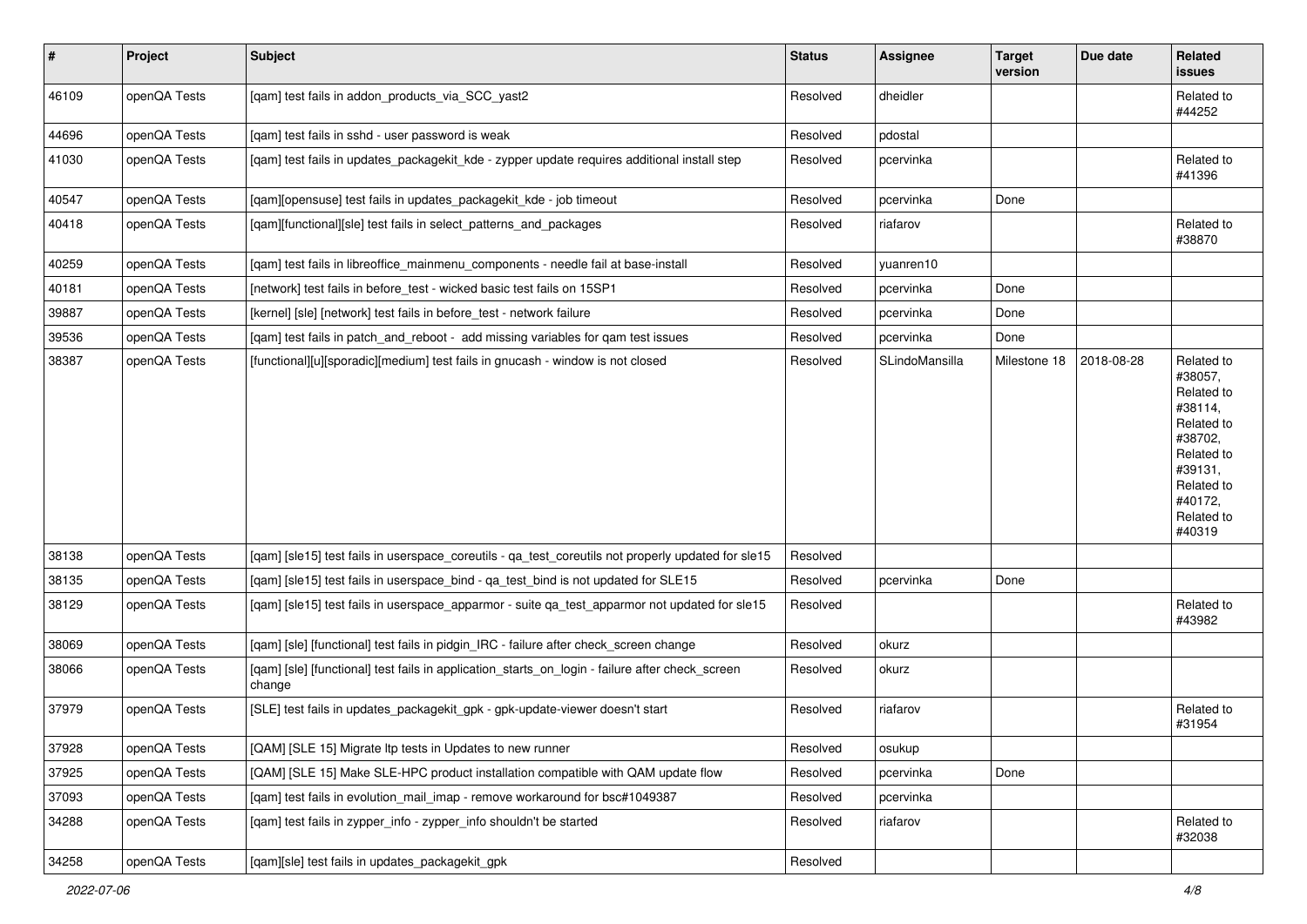| $\sharp$ | Project        | Subject                                                                           | <b>Status</b> | Assignee     | <b>Target</b><br>version | Due date | Related<br>issues                                                         |
|----------|----------------|-----------------------------------------------------------------------------------|---------------|--------------|--------------------------|----------|---------------------------------------------------------------------------|
| 34255    | openQA Tests   | [sle] test fails in kdump_and_crash - fail related to ruby2.1-rubygem-nokogiri    | Resolved      | mgriessmeier |                          |          | Related to<br>#34777                                                      |
| 33643    | openQA Tests   | [qam][ha] test fails in ha_cluster_init - scp failure                             | Resolved      | pcervinka    |                          |          |                                                                           |
| 33469    | openQA Tests   | [qam] test fails in dstat - clean/update needles for dstat-fileoutput             | Resolved      | pcervinka    |                          |          | Related to<br>#32719                                                      |
| 32716    | openQA Tests   | [qa]test fails in shutdown                                                        | Resolved      | pcervinka    |                          |          |                                                                           |
| 32434    | openQA Tests   | [qam] - test fails in sle2docker - docker test suites don't clean images properly | Resolved      | pgeorgiadis  |                          |          |                                                                           |
| 32431    | openQA Tests   | [hpc] Missing gnome aarch64 image for ganglia                                     | Resolved      |              |                          |          |                                                                           |
| 31867    | openQA Tests   | [qam] test fails in partitioning_raid - failures after update to needles          | Resolved      |              |                          |          | Related to<br>#28955                                                      |
| 31810    | openQA Tests   | [qam] test fails in docker - disable docker tests on sle12-sp1                    | Resolved      | pcervinka    |                          |          |                                                                           |
| 31699    | openQA Tests   | [qam] test fails in scc_registration - failing since scc_addons update            | Resolved      | osukup       |                          |          |                                                                           |
| 31657    | openQA Tests   | [qam] test fails in runc - conflict between docker-runc and runc                  | Resolved      | pgeorgiadis  |                          |          |                                                                           |
| 31315    | openQA Tests   | [qam] test fails in wireshark - rm command is not fully typed after alt-f4        | Resolved      | pcervinka    |                          |          |                                                                           |
| 31309    | openQA Tests   | [qam] test fails in libreoffice_mainmenu_components - needles should be updated   | Resolved      | pcervinka    |                          |          |                                                                           |
| 31180    | openQA Tests   | [qam] test fails in kernel_kexec - migration to systemctl broke the test          | Resolved      | pcervinka    |                          |          |                                                                           |
| 30814    | openQA Tests   | [qam] test fails in yast2_ntpclient - log window is not closed                    | Resolved      | pcervinka    |                          |          |                                                                           |
| 30388    | openQA Project | [gam] opengaworker10:4 - worker fail all tests - gemu instances are left behind   | Resolved      | dasantiago   | Done                     |          | Related to<br>#30595,<br>Related to<br>#30700, Has<br>duplicate<br>#31126 |
| 30219    | openQA Tests   | [gam] opengaworker3:8 - DIE can't open gmp                                        | Resolved      |              |                          |          |                                                                           |
| 30127    | openQA Tests   | [qam] test fails in application_starts_on_login - dynamic space in needle         | Resolved      | pcervinka    |                          |          |                                                                           |
| 30039    | openQA Tests   | [qam] test fails in zypper_lr_validate - use version_utils instead of utils       | Resolved      | pcervinka    |                          |          |                                                                           |
| 30033    | openQA Tests   | [qam] test fails in libreoffice_mainmenu_components - ttyS0 permission denied     | Resolved      | okurz        |                          |          | Related to<br>#29940                                                      |
| 28528    | openQA Tests   | [qam] test fails in groupwise - package is missing in ibs                         | Resolved      | pcervinka    |                          |          |                                                                           |
| 28297    | openQA Tests   | [qam] test fails in firefox developertool - missed click                          | Resolved      | bfilho       |                          |          | Related to<br>#33781                                                      |
| 28291    | openQA Tests   | [qam] test fails in firefox_passwd - incorrectly typed password                   | Resolved      | emiura       |                          |          |                                                                           |
| 28288    | openQA Tests   | [qam] test fails in firefox_headers - missed keys on input                        | Resolved      | coolo        |                          |          |                                                                           |
| 28015    | openQA Tests   | [gam] test fails setup - aplay.pm syntax error                                    | Resolved      | riafarov     |                          |          |                                                                           |
| 27994    | openQA Tests   | [qam][expedite][sprint 201711.2] test fails in test setup in bmwqemu.pm           | Resolved      | szarate      |                          |          |                                                                           |
| 27901    | openQA Tests   | [qam] test fails in evolution_smoke - imap aol not responding                     | Resolved      | pcervinka    |                          |          |                                                                           |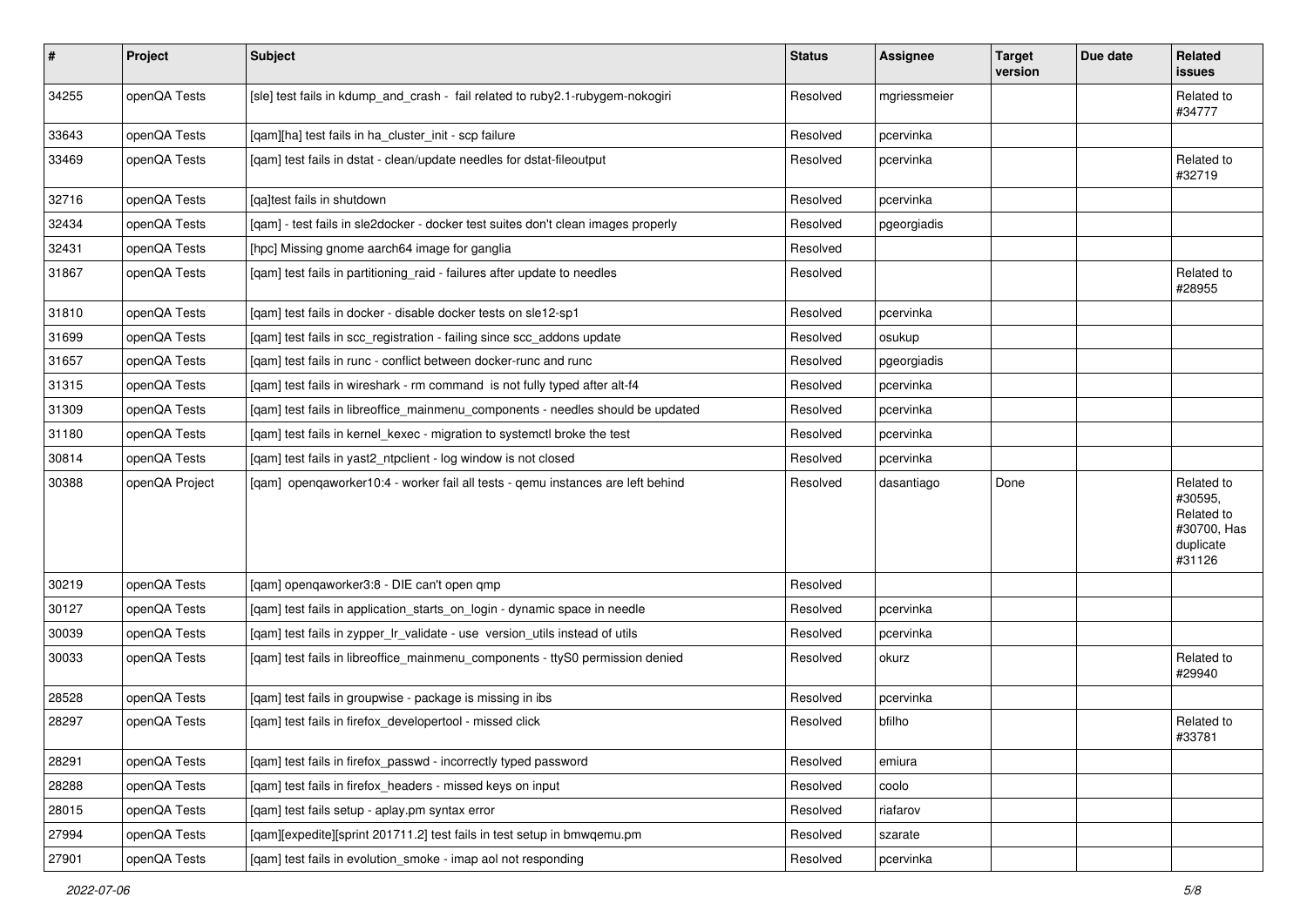| $\sharp$ | Project      | Subject                                                                                                        | <b>Status</b> | Assignee     | <b>Target</b><br>version | Due date | Related<br>issues                                   |
|----------|--------------|----------------------------------------------------------------------------------------------------------------|---------------|--------------|--------------------------|----------|-----------------------------------------------------|
| 27618    | openQA Tests | [qam] test fails in firefox_java - remote side changed appearance                                              | Resolved      | pcervinka    |                          |          |                                                     |
| 27506    | openQA Tests | [qam] test fails in 1_shim_suite - missing repository on dist                                                  | Resolved      | thehejik     |                          |          |                                                     |
| 27244    | openQA Tests | [qam] test fails in select_patterns_and_packages - ha pattern is unselected                                    | Resolved      | pcervinka    |                          |          |                                                     |
| 27205    | openQA Tests | [qam] test fails in setup - failing needles in iscsi support server                                            | Resolved      | pcervinka    |                          |          |                                                     |
| 25926    | openQA Tests | [gam] test fails in sle2docker                                                                                 | Resolved      | pcervinka    |                          |          |                                                     |
| 21052    | openQA Tests | [qam] test fails in shotwell_export - failure on first launch                                                  | Resolved      | vsvecova     |                          |          |                                                     |
| 21048    | openQA Tests | [qam] test fails in tracker_search_in_nautilus - keyboard press is not reaching target                         | Resolved      | pcervinka    |                          |          | Related to<br>#5830                                 |
| 20980    | openQA Tests | [qam] test fails in addon_products_sle                                                                         | Resolved      | riafarov     |                          |          |                                                     |
| 20904    | openQA Tests | [qam] - test fails in bootloader_s390 - ftp is missing install medium                                          | Resolved      | mgriessmeier |                          |          | Related to<br>#21038                                |
| 20804    | openQA Tests | [qam] SLE12-SP3 test fails in system_role - incorrect content of variable MAINT_TEST_REPO                      | Resolved      | osukup       |                          |          |                                                     |
| 20782    | openQA Tests | [gam] test fails in install patterns - mariadb test tries to install devel packages                            | Resolved      | pcervinka    |                          |          |                                                     |
| 20778    | openQA Tests | [qam] test fails in install_update - missing variable INCIDENT_PATCH                                           | Resolved      |              |                          |          |                                                     |
| 20760    | openQA Tests | [qam] SLE12-SP3 test fails in add_update_test_repo                                                             | Resolved      | dasantiago   |                          |          |                                                     |
| 20758    | openQA Tests | [qam] SLE12-SP3 test fails in welcome                                                                          | Resolved      |              |                          |          |                                                     |
| 20756    | openQA Tests | [qam] SLE12-SP3 test fails in scc_registration                                                                 | Resolved      |              |                          |          |                                                     |
| 20716    | openQA Tests | [gam] test fails in zypper info triggered on incidents -> needs adaption of pattern match                      | Resolved      | pcervinka    |                          |          |                                                     |
| 20696    | openQA Tests | [qam] Make evolution_prepare_servers compatibile with openSUSE                                                 | Resolved      | pcervinka    |                          |          | Related to<br>#19320                                |
| 19492    | openQA Tests | [qam] test fails in addon_products_sle                                                                         | Resolved      |              |                          |          |                                                     |
| 19486    | openQA Tests | [qam][sle][functional][s390] test fails in install_update -> consoletest_setup types password to<br>early      | Resolved      | okurz        |                          |          | Has duplicate<br>#19530, Has<br>duplicate<br>#19584 |
| 55166    | openQA Tests | [spvm][ppc][serial] test fails in kdump_and_crash - no response from serial                                    | Closed        | pcervinka    | QE Kernel<br>Done        |          |                                                     |
| 54416    | openQA Tests | [kernel][ltp] Setup GitLab CI for LTP daily builds                                                             | Closed        | pcervinka    | QE Kernel<br>Done        |          |                                                     |
| 54275    | openQA Tests | [kernel]kotd][ltp][s390x] test fails in install_ltp - failure after install_kotd, console issue                | Closed        | pcervinka    | QE Kernel<br>Done        |          | Related to<br>#54260                                |
| 53294    | openQA Tests | [kernel][ltp] test fails in boot ltp - incorrect kernel name provided                                          | Closed        | pcervinka    | QE Kernel<br>Done        |          | Related to<br>#51743                                |
| 53165    | openQA Tests | [kernel][installation][lvm] test fails in lvm no separate home - update lvm installation part for<br>sle12-sp5 | Closed        | pcervinka    | QE Kernel<br>Done        |          |                                                     |
| 30514    | openQA Tests | [gam] test fails in java - increase timeout for installation                                                   | Closed        | pcervinka    |                          |          |                                                     |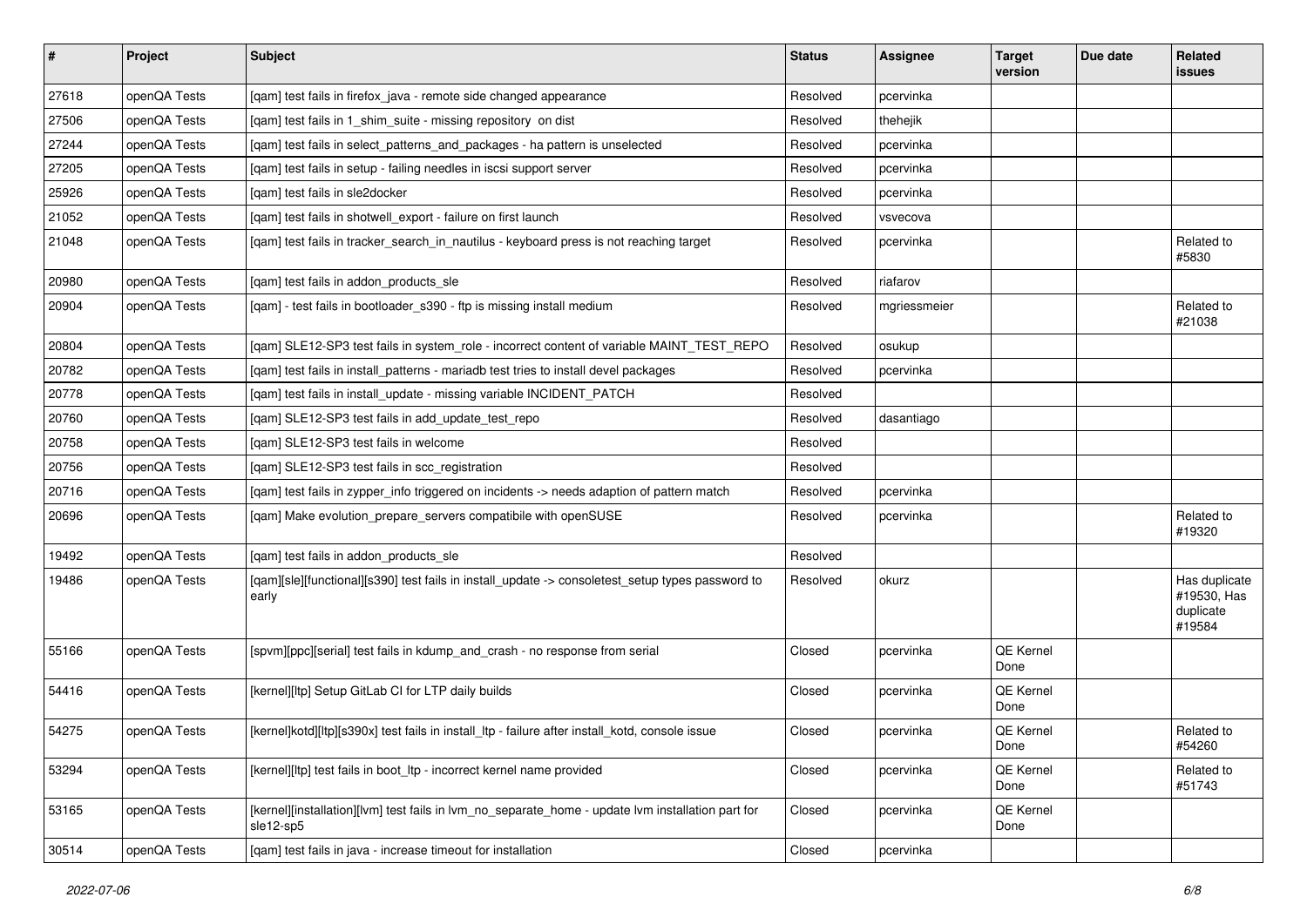| $\pmb{\#}$ | Project        | <b>Subject</b>                                                                                        | <b>Status</b> | Assignee            | <b>Target</b><br>version | Due date | Related<br>issues                             |
|------------|----------------|-------------------------------------------------------------------------------------------------------|---------------|---------------------|--------------------------|----------|-----------------------------------------------|
| 21790      | openQA Tests   | [qam] test fails in wireshark - test don't match capturing needle                                     | Closed        |                     |                          |          |                                               |
| 99522      | openQA Tests   | Test fails in kdump and crash in latest build after kernel upgrade in 15-SP4                          | Rejected      | pcervinka           | <b>QE Kernel</b><br>Done |          |                                               |
| 73207      | openQA Tests   | [kernel] Test fails in tuned - incorrect profile                                                      | Rejected      | pcervinka           | QE Kernel<br>Done        |          |                                               |
| 67315      | openQA Tests   | [kernel][blktests] test fails in boot_to_desktop - YAML schedule not ready for s390x                  | Rejected      |                     | QE Kernel<br>Done        |          |                                               |
| 66007      | openQA Tests   | [kernel] Add ASSET_1 variable back for PowerVM and baremetal jobs                                     | Rejected      |                     | QE Kernel<br>Done        |          | Related to<br>#65627                          |
| 65001      | openQA Tests   | SUT will stay in shutdown after reboot command on s390 svirt backend                                  | Rejected      |                     | QE Kernel<br>Done        |          | Is duplicate of<br>#62240                     |
| 60449      | openQA Tests   | [kernel] test fails in kdump_and_crash - test is disabling kdump                                      | Rejected      | pcervinka           | QE Kernel<br>Done        |          |                                               |
| 59223      | openQA Tests   | [kernel][spvm][sporadic] test fails in boot_ltp - timeout/slow boot                                   | Rejected      | pcervinka           | <b>QE Kernel</b><br>Done |          |                                               |
| 58295      | openQA Tests   | [kernel][sporadic] test fails in kdump_and_crash - password is entered too early                      | Rejected      | pcervinka           | <b>QE Kernel</b><br>Done |          |                                               |
| 49646      | openQA Tests   | [qam][s390] test fails in installation - system will not boot and login screen is not reached         | Rejected      |                     |                          |          |                                               |
| 49628      | openQA Tests   | [qam] test fails in setup_online_repos - missing configure online repositories                        | Rejected      | pcervinka           |                          |          | Related to<br>#39449                          |
| 49307      | qe-yast        | Regression test yast nis-server                                                                       | Rejected      | riafarov            |                          |          |                                               |
| 49268      | qe-yast        | Regression test yast firewall                                                                         | Rejected      | <b>JERiveraMoya</b> | future                   |          |                                               |
| 49253      | qe-yast        | [qam] Regression test for yast add-on command line option                                             | Rejected      | jgwang              |                          |          |                                               |
| 48530      | openQA Tests   | [qam] Test fails in update_install for networkmager update on ppc64le and s390                        | Rejected      | pcervinka           |                          |          |                                               |
| 48308      | openQA Tests   | [qam][kernel] test fails in kernel_multipath - missing python2 module                                 | Rejected      | pcervinka           |                          |          |                                               |
| 43244      | openQA Tests   | [sle][functional][u] test fails in ntp_client - new test fails on sle15                               | Rejected      | dheidler            | Milestone 20             |          | Related to<br>#43052                          |
| 41396      | openQA Tests   | [qam] Revise updates_packagekit_kde                                                                   | Rejected      | pcervinka           |                          |          | Related to<br>#41030,<br>Related to<br>#36138 |
| 38261      | openQA Tests   | [qam] test fails in keymap_or_locale - tested text not written in console                             | Rejected      | pcervinka           | Done                     |          |                                               |
| 38192      | openQA Tests   | [qam] [sle] test fails in firefox_flashplayer - tracking protection information is present            | Rejected      | bfilho              |                          |          |                                               |
| 38183      | openQA Tests   | [gam] [sle15] test fails in userspace net snmp - Error opening specified endpoint<br>"udp:localhost:" | Rejected      |                     |                          |          |                                               |
| 38180      | openQA Tests   | [qam] [sle15] test fails in userspace_systemd - update test suite for sle15                           | Rejected      | jtzhao              |                          |          |                                               |
| 38015      | openQA Project | [qam] [sle15] Missing SLE5 iso                                                                        | Rejected      | pcervinka           | Done                     |          |                                               |